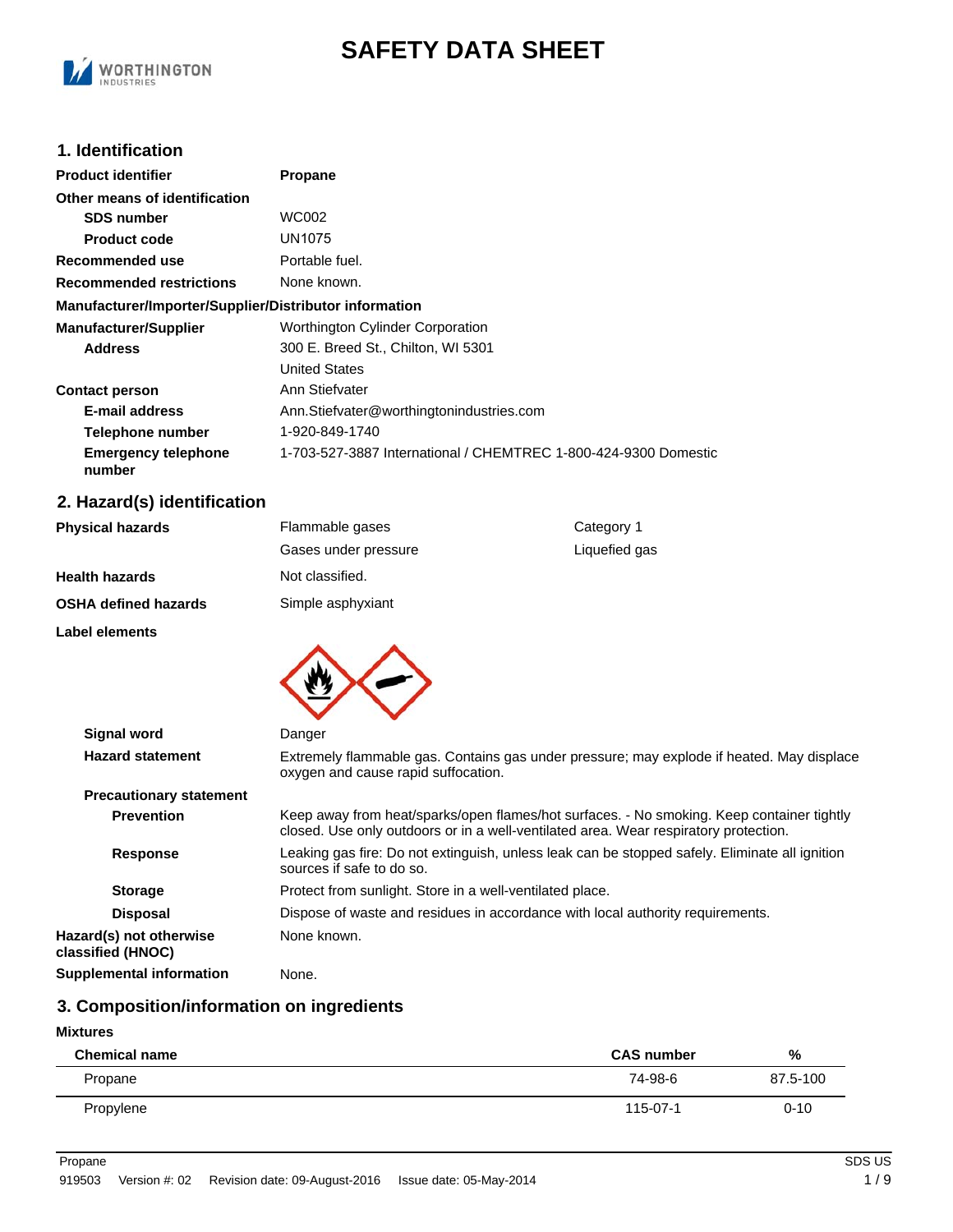| Ethane                                                                       |                                                                                                                                                                                                                                                                                                                                                                                                                                                                                                                                                                                                                                                                                                                                                                                                                          | 74-84-0           | $0 - 7$   |
|------------------------------------------------------------------------------|--------------------------------------------------------------------------------------------------------------------------------------------------------------------------------------------------------------------------------------------------------------------------------------------------------------------------------------------------------------------------------------------------------------------------------------------------------------------------------------------------------------------------------------------------------------------------------------------------------------------------------------------------------------------------------------------------------------------------------------------------------------------------------------------------------------------------|-------------------|-----------|
| <b>Butane</b>                                                                |                                                                                                                                                                                                                                                                                                                                                                                                                                                                                                                                                                                                                                                                                                                                                                                                                          | 106-97-8          | $0 - 2.5$ |
| <b>Additives</b>                                                             |                                                                                                                                                                                                                                                                                                                                                                                                                                                                                                                                                                                                                                                                                                                                                                                                                          |                   |           |
| <b>Chemical name</b>                                                         |                                                                                                                                                                                                                                                                                                                                                                                                                                                                                                                                                                                                                                                                                                                                                                                                                          | <b>CAS number</b> | %         |
| Ethyl Mercaptan                                                              |                                                                                                                                                                                                                                                                                                                                                                                                                                                                                                                                                                                                                                                                                                                                                                                                                          | $75-08-1$         | < 0.005   |
| <b>Composition comments</b>                                                  | Gas concentrations are in percent by volume.                                                                                                                                                                                                                                                                                                                                                                                                                                                                                                                                                                                                                                                                                                                                                                             |                   |           |
| 4. First-aid measures                                                        |                                                                                                                                                                                                                                                                                                                                                                                                                                                                                                                                                                                                                                                                                                                                                                                                                          |                   |           |
| <b>Inhalation</b>                                                            | Remove from further exposure. For those providing assistance, avoid exposure to yourself or<br>others. Use adequate respiratory protection. If respiratory tract irritation, dizziness, nausea, or<br>unconsciousness occurs, seek immediate medical assistance. If breathing has stopped, assist<br>ventilation with a mechanical device or use mouth-to-mouth resuscitation.                                                                                                                                                                                                                                                                                                                                                                                                                                           |                   |           |
| <b>Skin contact</b>                                                          | Not likely, due to the form of the product. If frostbite occurs, immerse affected area in warm water<br>(not exceeding 105°F/41°C). Keep immersed for 20 to 40 minutes. Get medical attention<br>immediately.                                                                                                                                                                                                                                                                                                                                                                                                                                                                                                                                                                                                            |                   |           |
| Eye contact                                                                  | Not likely, due to the form of the product. If frostbite occurs, immediately flush eyes with plenty of<br>warm water (not exceeding 105°F/41°C) for at least 15 minutes. If easy to do, remove contact<br>lenses. Get medical attention promptly if symptoms persist or occur after washing.                                                                                                                                                                                                                                                                                                                                                                                                                                                                                                                             |                   |           |
| Ingestion                                                                    | This material is a gas under normal atmospheric conditions and ingestion is unlikely.                                                                                                                                                                                                                                                                                                                                                                                                                                                                                                                                                                                                                                                                                                                                    |                   |           |
| <b>Most important</b><br>symptoms/effects, acute and<br>delayed              | Exposure to rapidly expanding gas or vaporizing liquid may cause frostbite ("cold burn"). Very high<br>exposure can cause suffocation from lack of oxygen. Symptoms may include loss of<br>mobility/consciousness. Victim may not be aware of asphyxiation. Asphyxiation may bring about<br>unconsciousness without warning and so rapidly that victim may be unable to protect themself.                                                                                                                                                                                                                                                                                                                                                                                                                                |                   |           |
| Indication of immediate<br>medical attention and special<br>treatment needed | Exposure may aggravate pre-existing respiratory disorders. Provide general supportive measures<br>and treat symptomatically.                                                                                                                                                                                                                                                                                                                                                                                                                                                                                                                                                                                                                                                                                             |                   |           |
| <b>General information</b>                                                   | If you feel unwell, seek medical advice (show the label where possible). Ensure that medical<br>personnel are aware of the material(s) involved, and take precautions to protect themselves.                                                                                                                                                                                                                                                                                                                                                                                                                                                                                                                                                                                                                             |                   |           |
| 5. Fire-fighting measures                                                    |                                                                                                                                                                                                                                                                                                                                                                                                                                                                                                                                                                                                                                                                                                                                                                                                                          |                   |           |
| Suitable extinguishing media                                                 | Dry chemical powder. Carbon dioxide (CO2). Water fog. Foam.                                                                                                                                                                                                                                                                                                                                                                                                                                                                                                                                                                                                                                                                                                                                                              |                   |           |
| Unsuitable extinguishing<br>media                                            | Do not use water jet as an extinguisher, as this will spread the fire.                                                                                                                                                                                                                                                                                                                                                                                                                                                                                                                                                                                                                                                                                                                                                   |                   |           |
| Specific hazards arising from<br>the chemical                                | Extremely flammable gas. Vapors may form explosive mixtures with air. Vapors may travel<br>considerable distance to a source of ignition and flash back. During fire, gases hazardous to health<br>may be formed.                                                                                                                                                                                                                                                                                                                                                                                                                                                                                                                                                                                                        |                   |           |
| Special protective equipment<br>and precautions for firefighters             | Self-contained breathing apparatus and full protective clothing must be worn in case of fire.                                                                                                                                                                                                                                                                                                                                                                                                                                                                                                                                                                                                                                                                                                                            |                   |           |
| <b>Fire fighting</b><br>equipment/instructions                               | Do not extinguish fires unless gas flow can be stopped safely; explosive re-ignition may occur.<br>Promptly isolate the scene by removing all persons from the vicinity of the incident. No action shall<br>be taken involving any personal risk or without suitable training. For fires involving this material, do<br>not enter any enclosed or confined fire space without proper protective equipment, including<br>self-contained breathing apparatus. Stop flow of material. Use water to keep fire exposed<br>containers cool and to protect personnel effecting shutoff. If a leak or spill has not ignited, use<br>water spray to disperse the vapors and to protect personnel attempting to stop leak. Prevent runoff<br>from fire control or dilution from entering streams, sewers or drinking water supply. |                   |           |
| <b>Specific methods</b>                                                      | Use standard firefighting procedures and consider the hazards of other involved materials. Cool<br>containers exposed to flames with water until well after the fire is out.                                                                                                                                                                                                                                                                                                                                                                                                                                                                                                                                                                                                                                             |                   |           |
| <b>General fire hazards</b>                                                  | Extremely flammable gas. Contents under pressure. Pressurized container may explode when<br>exposed to heat or flame.                                                                                                                                                                                                                                                                                                                                                                                                                                                                                                                                                                                                                                                                                                    |                   |           |
| 6. Accidental release measures                                               |                                                                                                                                                                                                                                                                                                                                                                                                                                                                                                                                                                                                                                                                                                                                                                                                                          |                   |           |
| Personal precautions,                                                        | Evacuate the area promptly. No action shall be taken involving any personal risk or without                                                                                                                                                                                                                                                                                                                                                                                                                                                                                                                                                                                                                                                                                                                              |                   |           |

suitable training. In the event of a leak evacuate all personnel until ventilation can restore oxygen concentrations to safe levels. Keep unnecessary personnel away. Eliminate all ignition sources (no smoking, flares, sparks, or flames in immediate area). Do not touch damaged containers or spilled material unless wearing appropriate protective clothing. Ventilate closed spaces before entering them. Wear appropriate personal protective equipment (See Section 8). **protective equipment and emergency procedures**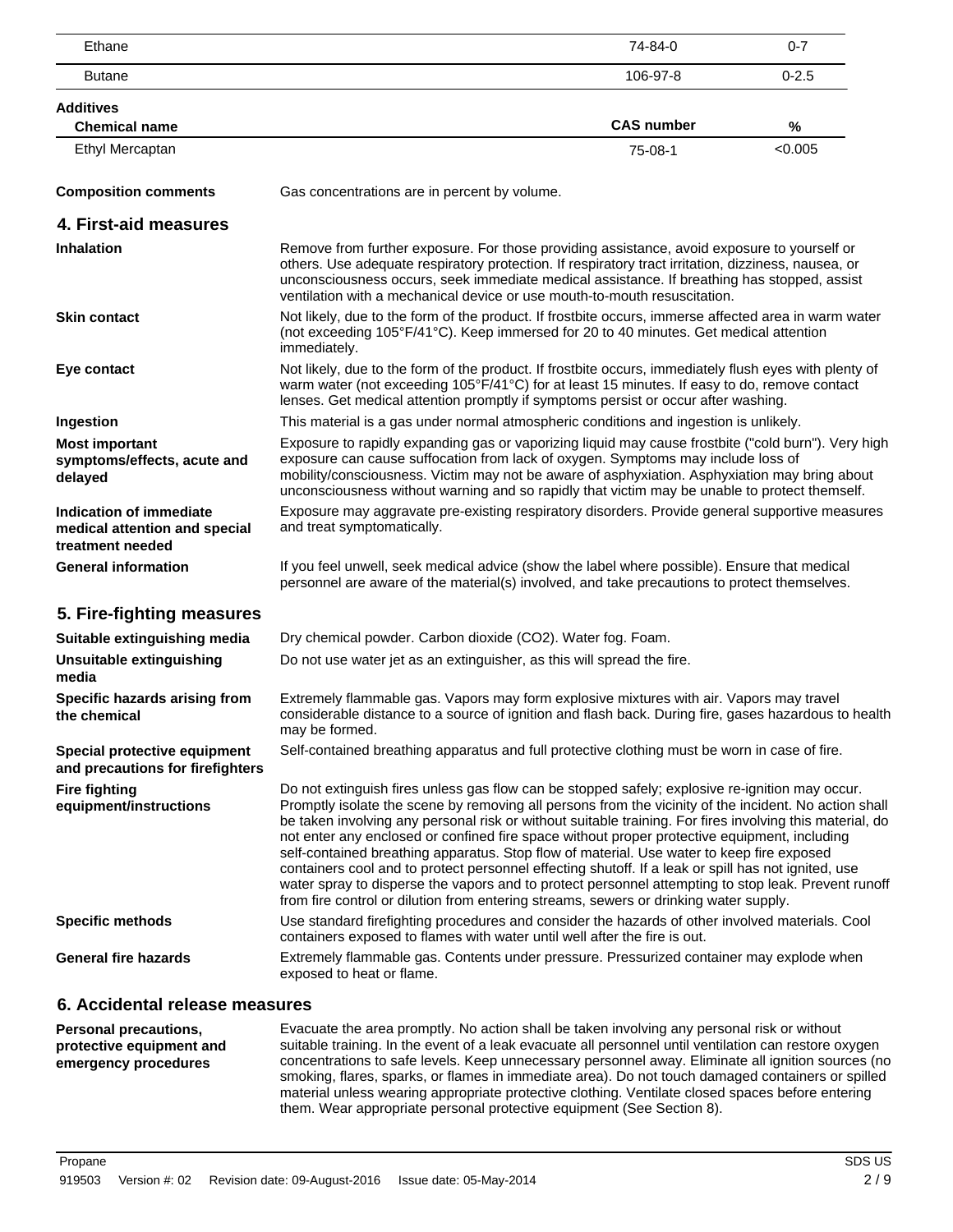| Methods and materials for<br>containment and cleaning up        | Eliminate all ignition sources (no smoking, flares, sparks, or flames in immediate area). Keep<br>combustibles (wood, paper, oil, etc.) away from spilled material. Stop leak if you can do so without<br>risk. If possible, turn leaking containers so that gas escapes rather than liquid. Isolate area until<br>gas has dispersed. For waste disposal, see section 13 of the SDS.                                                                                                                                                                                                                                                                                                                                               |
|-----------------------------------------------------------------|------------------------------------------------------------------------------------------------------------------------------------------------------------------------------------------------------------------------------------------------------------------------------------------------------------------------------------------------------------------------------------------------------------------------------------------------------------------------------------------------------------------------------------------------------------------------------------------------------------------------------------------------------------------------------------------------------------------------------------|
| <b>Environmental precautions</b>                                | Should not be released into the environment. Prevent further leakage or spillage if safe to do so.                                                                                                                                                                                                                                                                                                                                                                                                                                                                                                                                                                                                                                 |
| 7. Handling and storage                                         |                                                                                                                                                                                                                                                                                                                                                                                                                                                                                                                                                                                                                                                                                                                                    |
| <b>Precautions for safe handling</b>                            | Keep away from heat/sparks/open flames/hot surfaces. - No smoking. Do not handle, store or<br>open near an open flame, sources of heat or sources of ignition. Protect material from direct<br>sunlight. All equipment used when handling the product must be grounded. Do not breathe gas.<br>Avoid prolonged exposure. Do not enter storage areas or confined spaces unless adequately<br>ventilated. Use only outdoors or in a well-ventilated area. Oxygen concentration should not fall<br>below 19.5 % at sea level ( $pO2 = 135$ mmHg). Mechanical ventilation or local exhaust ventilation<br>may be required. Wear appropriate personal protective equipment. Observe good industrial<br>hygiene practices.               |
| Conditions for safe storage,<br>including any incompatibilities | Store at temperatures not exceeding 49°C/120°F. Keep away from heat, sparks and open flame.<br>Prevent electrostatic charge build-up by using common bonding and grounding techniques. Store<br>in a cool, dry place out of direct sunlight. Cylinders should be stored upright, with valve protection<br>cap in place, and firmly secured to prevent falling or being knocked over. Protect cylinders from<br>damage. Stored containers should be periodically checked for general condition and leakage.<br>Store in original tightly closed container. Keep container tightly closed. Store in a well-ventilated<br>place. Use care in handling/storage. Store away from incompatible materials (see Section 10 of<br>the SDS). |

# **8. Exposure controls/personal protection**

### **Occupational exposure limits**

**US. OSHA Table Z-1 Limits for Air Contaminants (29 CFR 1910.1000)**

| <b>Components</b>                           | <b>Type</b>                                                                                                                                                                                                                   | Value          |
|---------------------------------------------|-------------------------------------------------------------------------------------------------------------------------------------------------------------------------------------------------------------------------------|----------------|
| Propane (CAS 74-98-6)                       | PEL                                                                                                                                                                                                                           | 1800 mg/m3     |
|                                             |                                                                                                                                                                                                                               | 1000 ppm       |
| <b>Additives</b>                            | <b>Type</b>                                                                                                                                                                                                                   | Value          |
| Ethyl Mercaptan (CAS<br>$75-08-1)$          | Ceiling                                                                                                                                                                                                                       | 25 mg/m3       |
|                                             |                                                                                                                                                                                                                               | 10 ppm         |
| <b>US. ACGIH Threshold Limit Values</b>     |                                                                                                                                                                                                                               |                |
| <b>Components</b>                           | <b>Type</b>                                                                                                                                                                                                                   | Value          |
| Butane (CAS 106-97-8)                       | <b>STEL</b>                                                                                                                                                                                                                   | 1000 ppm       |
| Propylene (CAS 115-07-1)                    | <b>TWA</b>                                                                                                                                                                                                                    | 500 ppm        |
| <b>Additives</b>                            | <b>Type</b>                                                                                                                                                                                                                   | Value          |
| Ethyl Mercaptan (CAS<br>$75-08-1)$          | <b>TWA</b>                                                                                                                                                                                                                    | $0.5$ ppm      |
| US. NIOSH: Pocket Guide to Chemical Hazards |                                                                                                                                                                                                                               |                |
| <b>Components</b>                           | <b>Type</b>                                                                                                                                                                                                                   | <b>Value</b>   |
| Butane (CAS 106-97-8)                       | <b>TWA</b>                                                                                                                                                                                                                    | 1900 mg/m3     |
|                                             |                                                                                                                                                                                                                               | 800 ppm        |
| Propane (CAS 74-98-6)                       | <b>TWA</b>                                                                                                                                                                                                                    | 1800 mg/m3     |
|                                             |                                                                                                                                                                                                                               | 1000 ppm       |
| <b>Additives</b>                            | <b>Type</b>                                                                                                                                                                                                                   | Value          |
| Ethyl Mercaptan (CAS<br>$75-08-1)$          | Ceiling                                                                                                                                                                                                                       | $1.3$ mg/m $3$ |
|                                             |                                                                                                                                                                                                                               | $0.5$ ppm      |
| <b>Biological limit values</b>              | No biological exposure limits noted for the ingredient(s).                                                                                                                                                                    |                |
| Appropriate engineering<br>controls         | Provide adequate ventilation and minimize the risk of inhalation of gas. Use process enclosures,<br>local exhaust ventilation, or other engineering controls to control airborne levels below<br>recommended exposure limits. |                |
|                                             | Individual protection measures, such as personal protective equipment                                                                                                                                                         |                |
| <b>Eye/face protection</b>                  | Wear approved safety glasses or goggles.                                                                                                                                                                                      |                |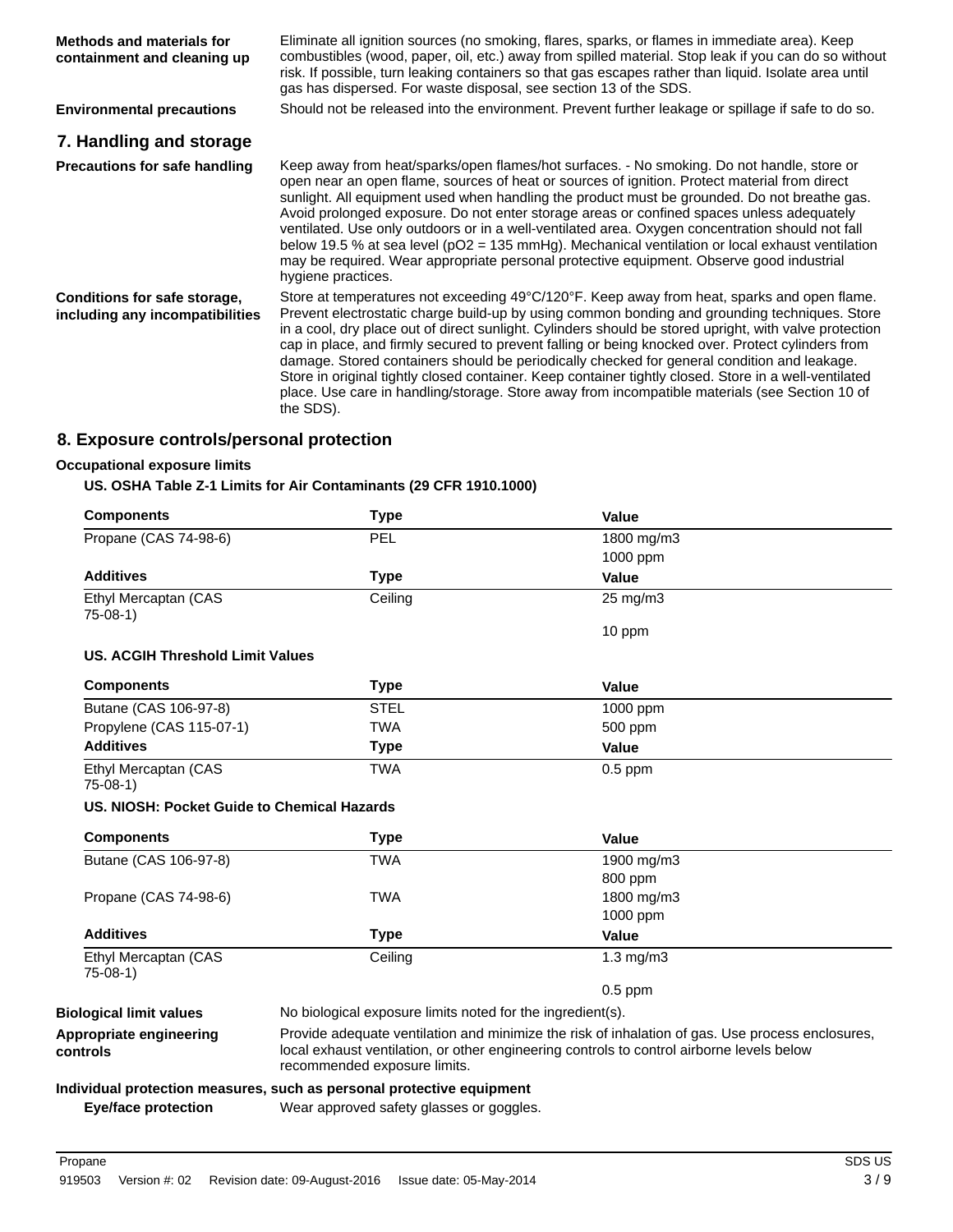| <b>Skin protection</b><br><b>Hand protection</b> | Wear appropriate chemical resistant gloves. Neoprene or nitrile gloves are recommended.                                                                                                                                                                   |
|--------------------------------------------------|-----------------------------------------------------------------------------------------------------------------------------------------------------------------------------------------------------------------------------------------------------------|
| <b>Skin protection</b><br>Other                  | Wear protective clothing appropriate for the risk of exposure.                                                                                                                                                                                            |
| <b>Respiratory protection</b>                    | If engineering controls do not maintain airborne concentrations below recommended exposure<br>limits (where applicable) or to an acceptable level (in countries where exposure limits have not<br>been established), an approved respirator must be worn. |
| <b>Thermal hazards</b>                           | Contact with liquefied gas might cause frostbites, in some cases with tissue damage. Wear<br>appropriate thermal protective clothing, when necessary.                                                                                                     |
| <b>General hygiene</b><br>considerations         | Do not eat, drink or smoke when using the product. Wash thoroughly after handling. Provide<br>eyewash station and safety shower. Handle in accordance with good industrial hygiene and safety<br>practices.                                               |

# **9. Physical and chemical properties**

| Appearance                                        | Colorless gas.                                                                                                                         |
|---------------------------------------------------|----------------------------------------------------------------------------------------------------------------------------------------|
| <b>Physical state</b>                             | Gas (Liquefied).                                                                                                                       |
| Form                                              | Compressed liquefied gas.                                                                                                              |
| Color                                             | Colorless.                                                                                                                             |
| Odor                                              | Rotten egg.                                                                                                                            |
| <b>Odor threshold</b>                             | Not available.                                                                                                                         |
| рH                                                | Not applicable.                                                                                                                        |
| Melting point/freezing point                      | -306.4 °F (-188 °C)                                                                                                                    |
| Initial boiling point and boiling<br>range        | -43.6 °F (-42 °C) 14.7 psia                                                                                                            |
| <b>Flash point</b>                                | -155.2 °F (-104.0 °C)                                                                                                                  |
| <b>Evaporation rate</b>                           | Not applicable.                                                                                                                        |
| Flammability (solid, gas)                         | Extremely flammable gas.                                                                                                               |
| Upper/lower flammability or explosive limits      |                                                                                                                                        |
| Explosive limit - lower (%)                       | 2.15 %                                                                                                                                 |
| Explosive limit - upper (%)                       | 9.6%                                                                                                                                   |
| Vapor pressure                                    | 127 psig (21°C / 70°F)                                                                                                                 |
| Vapor density                                     | Not available.                                                                                                                         |
| <b>Relative density</b>                           | 0.504 (liquid)<br>1.5 (vapor) (air=1) @ 15°C / 60°F                                                                                    |
| Solubility(ies)                                   |                                                                                                                                        |
| <b>Solubility (water)</b>                         | Slightly soluble in water.                                                                                                             |
| <b>Partition coefficient</b><br>(n-octanol/water) | 1.77                                                                                                                                   |
| <b>Auto-ignition temperature</b>                  | 809.6 °F (432 °C)                                                                                                                      |
| <b>Decomposition temperature</b>                  | Not available.                                                                                                                         |
| <b>Viscosity</b>                                  | Not applicable.                                                                                                                        |
| <b>Other information</b>                          |                                                                                                                                        |
| <b>Explosive properties</b>                       | Not explosive.                                                                                                                         |
| Molecular weight                                  | 45 g/mol                                                                                                                               |
| <b>Oxidizing properties</b>                       | Not oxidizing.                                                                                                                         |
| <b>Percent volatile</b>                           | 100 %                                                                                                                                  |
| 10. Stability and reactivity                      |                                                                                                                                        |
| <b>Reactivity</b>                                 | Reacts violently with strong oxidants, nitrites, inorganic chlorides, chlorites and perchlorates<br>causing fire and explosion hazard. |
| <b>Chemical stability</b>                         | Stable under normal temperature conditions and recommended use.                                                                        |
| <b>Possibility of hazardous</b><br>reactions      | Polymerization will not occur. May form explosive mixture with air.                                                                    |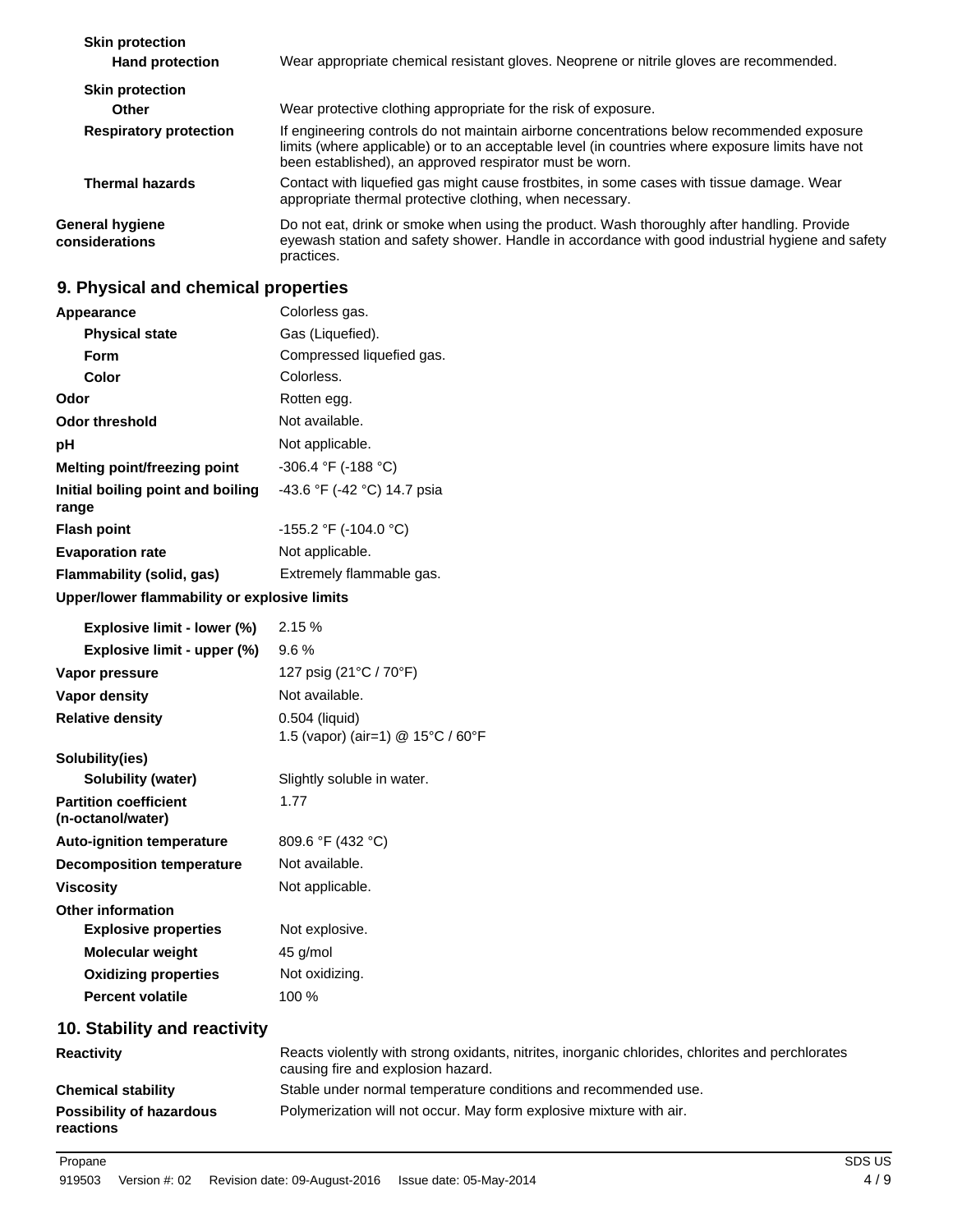| <b>Conditions to avoid</b>                 | Avoid heat, sparks, open flames and other ignition sources. Avoid temperatures exceeding the<br>flash point. Contact with incompatible materials. |
|--------------------------------------------|---------------------------------------------------------------------------------------------------------------------------------------------------|
| Incompatible materials                     | Strong oxidizing agents. Strong acids. Halogens. Nitrates.                                                                                        |
| <b>Hazardous decomposition</b><br>products | Thermal decomposition of this product can generate carbon monoxide and carbon dioxide.<br>Hydrocarbons.                                           |

# **11. Toxicological information**

### **Information on likely routes of exposure**

| Inhalation                                                                         | High concentrations: Suffocation (asphyxiant) hazard - if allowed to accumulate to concentrations<br>that reduce oxygen below safe breathing levels. Breathing of high concentrations may cause<br>dizziness, light-headedness, headache, nausea and loss of coordination. Continued inhalation<br>may result in unconsciousness.    |  |
|------------------------------------------------------------------------------------|--------------------------------------------------------------------------------------------------------------------------------------------------------------------------------------------------------------------------------------------------------------------------------------------------------------------------------------|--|
| <b>Skin contact</b>                                                                | Contact with liquefied gas may cause frostbite.                                                                                                                                                                                                                                                                                      |  |
| Eye contact                                                                        | Contact with liquefied gas may cause frostbite.                                                                                                                                                                                                                                                                                      |  |
| Ingestion                                                                          | This material is a gas under normal atmospheric conditions and ingestion is unlikely.                                                                                                                                                                                                                                                |  |
| Symptoms related to the<br>physical, chemical and<br>toxicological characteristics | Exposure to rapidly expanding gas or vaporizing liquid may cause frostbite ("cold burn"). Very<br>high exposure can cause suffocation from lack of oxygen. Victim may not be aware of<br>asphyxiation. Asphyxiation may bring about unconsciousness without warning and so rapidly that<br>victim may be unable to protect themself. |  |

### **Information on toxicological effects**

| <b>Acute toxicity</b>                                        | Not expected to be acutely toxic.                                                                                   |  |                                                     |
|--------------------------------------------------------------|---------------------------------------------------------------------------------------------------------------------|--|-----------------------------------------------------|
| <b>Components</b>                                            | <b>Species</b>                                                                                                      |  | <b>Test Results</b>                                 |
| Propane (CAS 74-98-6)                                        |                                                                                                                     |  |                                                     |
| Acute                                                        |                                                                                                                     |  |                                                     |
| Inhalation                                                   |                                                                                                                     |  |                                                     |
| <b>LC50</b>                                                  | Rat                                                                                                                 |  | 1355 mg/l                                           |
| Propylene (CAS 115-07-1)                                     |                                                                                                                     |  |                                                     |
| <b>Acute</b>                                                 |                                                                                                                     |  |                                                     |
| Inhalation                                                   |                                                                                                                     |  |                                                     |
| <b>LC50</b>                                                  | Mouse                                                                                                               |  | 680 mg/l, 2 Hours                                   |
|                                                              | Rat                                                                                                                 |  | 658 mg/l, 4 Hours                                   |
| <b>Skin corrosion/irritation</b>                             | Not classified.                                                                                                     |  |                                                     |
| Serious eye damage/eye<br>irritation                         | Not classified.                                                                                                     |  |                                                     |
| Respiratory or skin sensitization                            |                                                                                                                     |  |                                                     |
| <b>Respiratory sensitization</b>                             | Not a respiratory sensitizer.                                                                                       |  |                                                     |
| <b>Skin sensitization</b>                                    | This product is not expected to cause skin sensitization.                                                           |  |                                                     |
| <b>Germ cell mutagenicity</b>                                | No data available to indicate product or any components present at greater than 0.1% are<br>mutagenic or genotoxic. |  |                                                     |
| Carcinogenicity                                              | This product is not considered to be a carcinogen by IARC, ACGIH, NTP, or OSHA.                                     |  |                                                     |
|                                                              | IARC Monographs. Overall Evaluation of Carcinogenicity                                                              |  |                                                     |
| Propylene (CAS 115-07-1)<br><b>NTP Report on Carcinogens</b> |                                                                                                                     |  | 3 Not classifiable as to carcinogenicity to humans. |
| Not listed.                                                  |                                                                                                                     |  |                                                     |
|                                                              | OSHA Specifically Regulated Substances (29 CFR 1910.1001-1050)                                                      |  |                                                     |
| Not regulated.                                               |                                                                                                                     |  |                                                     |
| <b>Reproductive toxicity</b>                                 | This product is not expected to cause reproductive or developmental effects.                                        |  |                                                     |
| Specific target organ toxicity -<br>single exposure          | Not classified.                                                                                                     |  |                                                     |
| Specific target organ toxicity -<br>repeated exposure        | Not classified.                                                                                                     |  |                                                     |
| <b>Aspiration hazard</b>                                     | Not likely, due to the form of the product.                                                                         |  |                                                     |
| <b>Further information</b>                                   | Exposure over a long period of time may cause central nervous system effects.                                       |  |                                                     |
|                                                              |                                                                                                                     |  |                                                     |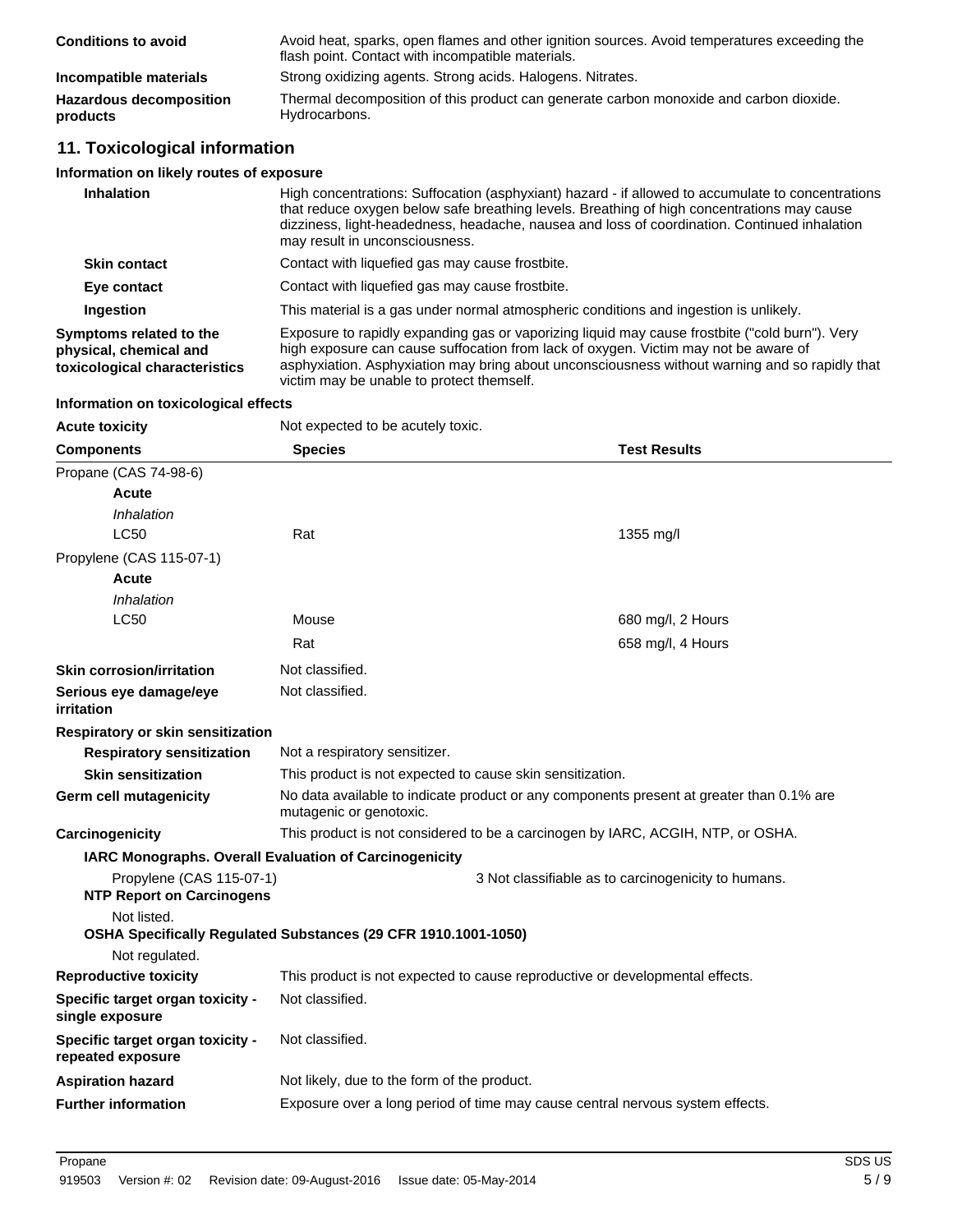# **12. Ecological information**

| <b>Ecotoxicity</b>                                | The product is not expected to be hazardous to the environment.                                         |  |  |
|---------------------------------------------------|---------------------------------------------------------------------------------------------------------|--|--|
| Persistence and degradability                     | The product is readily biodegradable.                                                                   |  |  |
| <b>Bioaccumulative potential</b>                  | The product is not expected to bioaccumulate.                                                           |  |  |
| Partition coefficient n-octanol / water (log Kow) |                                                                                                         |  |  |
| Propane                                           | 1.77                                                                                                    |  |  |
| Propylene (CAS 115-07-1)                          | 1.77                                                                                                    |  |  |
| <b>Mobility in soil</b>                           | Not relevant, due to the form of the product.                                                           |  |  |
| Other adverse effects                             | The product contains volatile organic compounds which have a photochemical ozone creation<br>potential. |  |  |

# **13. Disposal considerations**

| <b>Disposal instructions</b>             | Use the container until empty. Do not dispose of any non-empty container. Empty containers have<br>residual vapor that is flammable and explosive. Cylinders should be emptied and returned to a<br>hazardous waste collection point. Do not puncture or incinerate even when empty. Dispose in<br>accordance with all applicable regulations. |  |  |
|------------------------------------------|------------------------------------------------------------------------------------------------------------------------------------------------------------------------------------------------------------------------------------------------------------------------------------------------------------------------------------------------|--|--|
| Local disposal regulations               | Dispose of in accordance with local regulations.                                                                                                                                                                                                                                                                                               |  |  |
| Hazardous waste code                     | D001: Waste Flammable material with a flash point <140 °F<br>The waste code should be assigned in discussion between the user, the producer and the waste<br>disposal company.                                                                                                                                                                 |  |  |
| Waste from residues / unused<br>products | Dispose in accordance with all applicable regulations.                                                                                                                                                                                                                                                                                         |  |  |
| Contaminated packaging                   | Empty containers should be taken to an approved waste handling site for recycling or disposal.                                                                                                                                                                                                                                                 |  |  |

### **14. Transport information**

| <b>DOT</b>                        |                                                                                                      |  |  |
|-----------------------------------|------------------------------------------------------------------------------------------------------|--|--|
| <b>UN number</b>                  | <b>UN1075</b>                                                                                        |  |  |
| UN proper shipping name           | Petroleum Gases, Liquified                                                                           |  |  |
| <b>Transport hazard class(es)</b> |                                                                                                      |  |  |
| <b>Class</b>                      | 2.1                                                                                                  |  |  |
| <b>Subsidiary risk</b>            |                                                                                                      |  |  |
| Label(s)                          | 2.1                                                                                                  |  |  |
| Packing group                     | Not applicable.                                                                                      |  |  |
| <b>Environmental hazards</b>      |                                                                                                      |  |  |
| <b>Marine pollutant</b>           | <b>No</b>                                                                                            |  |  |
|                                   | Special precautions for user Read safety instructions, SDS and emergency procedures before handling. |  |  |
| <b>Special provisions</b>         | 19, T50                                                                                              |  |  |
| <b>Packaging exceptions</b>       | 306                                                                                                  |  |  |
| Packaging non bulk                | 304                                                                                                  |  |  |
| Packaging bulk                    | 314, 315                                                                                             |  |  |
| <b>IATA</b>                       |                                                                                                      |  |  |
| <b>UN number</b>                  | <b>UN1075</b>                                                                                        |  |  |
| UN proper shipping name           | Petroleum Gases, Liquified                                                                           |  |  |
| <b>Transport hazard class(es)</b> |                                                                                                      |  |  |
| <b>Class</b>                      | 2.1                                                                                                  |  |  |
| <b>Subsidiary risk</b>            |                                                                                                      |  |  |
| Packing group                     | Not applicable.                                                                                      |  |  |
| <b>Environmental hazards</b>      | <b>No</b>                                                                                            |  |  |
| <b>ERG Code</b>                   | 10 <sup>1</sup>                                                                                      |  |  |
|                                   | Special precautions for user Read safety instructions, SDS and emergency procedures before handling. |  |  |
| <b>IMDG</b>                       |                                                                                                      |  |  |
| <b>UN number</b>                  | <b>UN1075</b>                                                                                        |  |  |
| UN proper shipping name           | Petroleum Gases, Liquified                                                                           |  |  |
| <b>Transport hazard class(es)</b> |                                                                                                      |  |  |
| <b>Class</b>                      | 2.1                                                                                                  |  |  |
| <b>Subsidiary risk</b>            |                                                                                                      |  |  |
| <b>Packing group</b>              | Not applicable.                                                                                      |  |  |
| <b>Environmental hazards</b>      |                                                                                                      |  |  |
|                                   |                                                                                                      |  |  |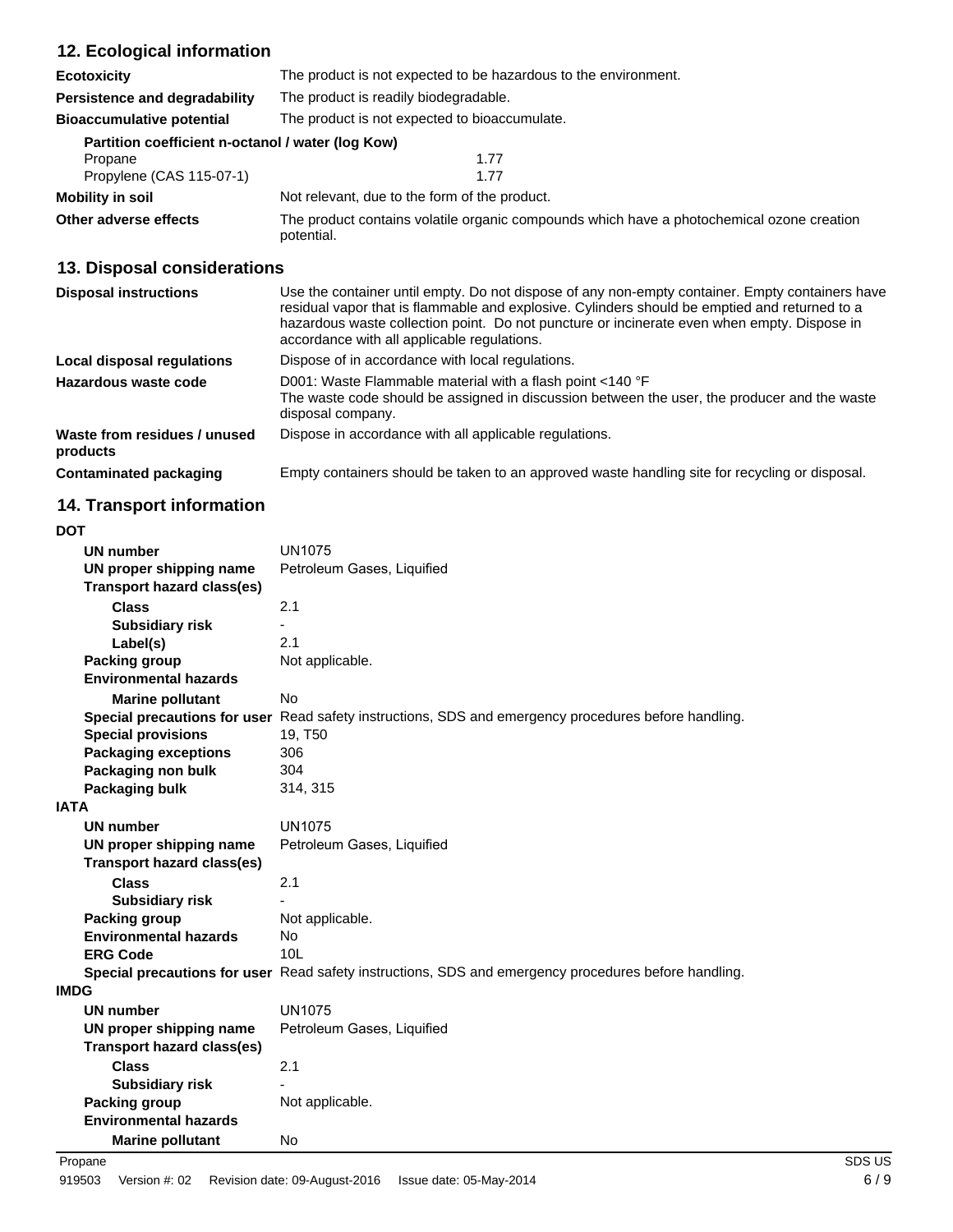| EmS<br>Transport in bulk according to<br>Annex II of MARPOL 73/78 and<br>the IBC Code                       | $F-D$ , S-U<br>Special precautions for user Read safety instructions, SDS and emergency procedures before handling.<br>Not applicable.                                                                                                                                                                                                                                                                                                                                                                                                                                                                                  |                                                                  |            |  |
|-------------------------------------------------------------------------------------------------------------|-------------------------------------------------------------------------------------------------------------------------------------------------------------------------------------------------------------------------------------------------------------------------------------------------------------------------------------------------------------------------------------------------------------------------------------------------------------------------------------------------------------------------------------------------------------------------------------------------------------------------|------------------------------------------------------------------|------------|--|
| <b>General information</b>                                                                                  | Avoid transport on vehicles where the load space is not separated from the driver's compartment.<br>Ensure vehicle driver is aware of the potential hazards of the load and knows what to do in the<br>event of an accident or an emergency. Before transporting product containers: Ensure that<br>containers are firmly secured. Ensure cylinder valve is closed and not leaking. Ensure valve outlet<br>cap nut or plug (where provided) is correctly fitted. Ensure valve protection device (where<br>provided) is correctly fitted. Ensure adequate ventilation. Ensure compliance with applicable<br>regulations. |                                                                  |            |  |
| 15. Regulatory information                                                                                  |                                                                                                                                                                                                                                                                                                                                                                                                                                                                                                                                                                                                                         |                                                                  |            |  |
| <b>US federal regulations</b>                                                                               | This product is a "Hazardous Chemical" as defined by the OSHA Hazard Communication<br>Standard, 29 CFR 1910.1200.<br>All components are on the U.S. EPA TSCA Inventory List.                                                                                                                                                                                                                                                                                                                                                                                                                                            |                                                                  |            |  |
| TSCA Section 12(b) Export Notification (40 CFR 707, Subpt. D)                                               |                                                                                                                                                                                                                                                                                                                                                                                                                                                                                                                                                                                                                         |                                                                  |            |  |
| Not regulated.<br>OSHA Specifically Regulated Substances (29 CFR 1910.1001-1050)                            |                                                                                                                                                                                                                                                                                                                                                                                                                                                                                                                                                                                                                         |                                                                  |            |  |
| Not regulated.<br><b>CERCLA Hazardous Substance List (40 CFR 302.4)</b>                                     |                                                                                                                                                                                                                                                                                                                                                                                                                                                                                                                                                                                                                         |                                                                  |            |  |
| Butane (CAS 106-97-8)<br>Ethyl Mercaptan (CAS 75-08-1)<br>Propane (CAS 74-98-6)<br>Propylene (CAS 115-07-1) |                                                                                                                                                                                                                                                                                                                                                                                                                                                                                                                                                                                                                         | <b>LISTED</b><br><b>LISTED</b><br><b>LISTED</b><br><b>LISTED</b> |            |  |
| Superfund Amendments and Reauthorization Act of 1986 (SARA)                                                 |                                                                                                                                                                                                                                                                                                                                                                                                                                                                                                                                                                                                                         |                                                                  |            |  |
| <b>Hazard categories</b>                                                                                    | Immediate Hazard - Yes<br>Delayed Hazard - No<br>Fire Hazard - Yes<br>Pressure Hazard - Yes<br>Reactivity Hazard - No                                                                                                                                                                                                                                                                                                                                                                                                                                                                                                   |                                                                  |            |  |
| <b>SARA 302 Extremely hazardous substance</b><br>Not listed.                                                |                                                                                                                                                                                                                                                                                                                                                                                                                                                                                                                                                                                                                         |                                                                  |            |  |
| SARA 311/312 Hazardous<br>chemical                                                                          | Yes                                                                                                                                                                                                                                                                                                                                                                                                                                                                                                                                                                                                                     |                                                                  |            |  |
| SARA 313 (TRI reporting)<br><b>Chemical name</b>                                                            |                                                                                                                                                                                                                                                                                                                                                                                                                                                                                                                                                                                                                         | <b>CAS number</b>                                                | $%$ by wt. |  |
| Propylene                                                                                                   |                                                                                                                                                                                                                                                                                                                                                                                                                                                                                                                                                                                                                         | 115-07-1                                                         | $0 - 10$   |  |
| Other federal regulations                                                                                   |                                                                                                                                                                                                                                                                                                                                                                                                                                                                                                                                                                                                                         |                                                                  |            |  |
| Clean Air Act (CAA) Section 112 Hazardous Air Pollutants (HAPs) List                                        |                                                                                                                                                                                                                                                                                                                                                                                                                                                                                                                                                                                                                         |                                                                  |            |  |
| Not regulated.<br>Clean Air Act (CAA) Section 112(r) Accidental Release Prevention (40 CFR 68.130)          |                                                                                                                                                                                                                                                                                                                                                                                                                                                                                                                                                                                                                         |                                                                  |            |  |
| Butane (CAS 106-97-8)<br>Ethyl Mercaptan (CAS 75-08-1)<br>Propane (CAS 74-98-6)<br>Propylene (CAS 115-07-1) |                                                                                                                                                                                                                                                                                                                                                                                                                                                                                                                                                                                                                         |                                                                  |            |  |
| <b>Safe Drinking Water Act</b><br>(SDWA)                                                                    | Not regulated.                                                                                                                                                                                                                                                                                                                                                                                                                                                                                                                                                                                                          |                                                                  |            |  |
| <b>US state regulations</b>                                                                                 |                                                                                                                                                                                                                                                                                                                                                                                                                                                                                                                                                                                                                         |                                                                  |            |  |
| US. Massachusetts RTK - Substance List                                                                      |                                                                                                                                                                                                                                                                                                                                                                                                                                                                                                                                                                                                                         |                                                                  |            |  |
| Butane (CAS 106-97-8)<br>Ethyl Mercaptan (CAS 75-08-1)<br>Propane (CAS 74-98-6)<br>Propylene (CAS 115-07-1) |                                                                                                                                                                                                                                                                                                                                                                                                                                                                                                                                                                                                                         |                                                                  |            |  |
| US. New Jersey Worker and Community Right-to-Know Act                                                       |                                                                                                                                                                                                                                                                                                                                                                                                                                                                                                                                                                                                                         |                                                                  |            |  |
| Butane (CAS 106-97-8)<br>Ethyl Mercaptan (CAS 75-08-1)                                                      |                                                                                                                                                                                                                                                                                                                                                                                                                                                                                                                                                                                                                         |                                                                  |            |  |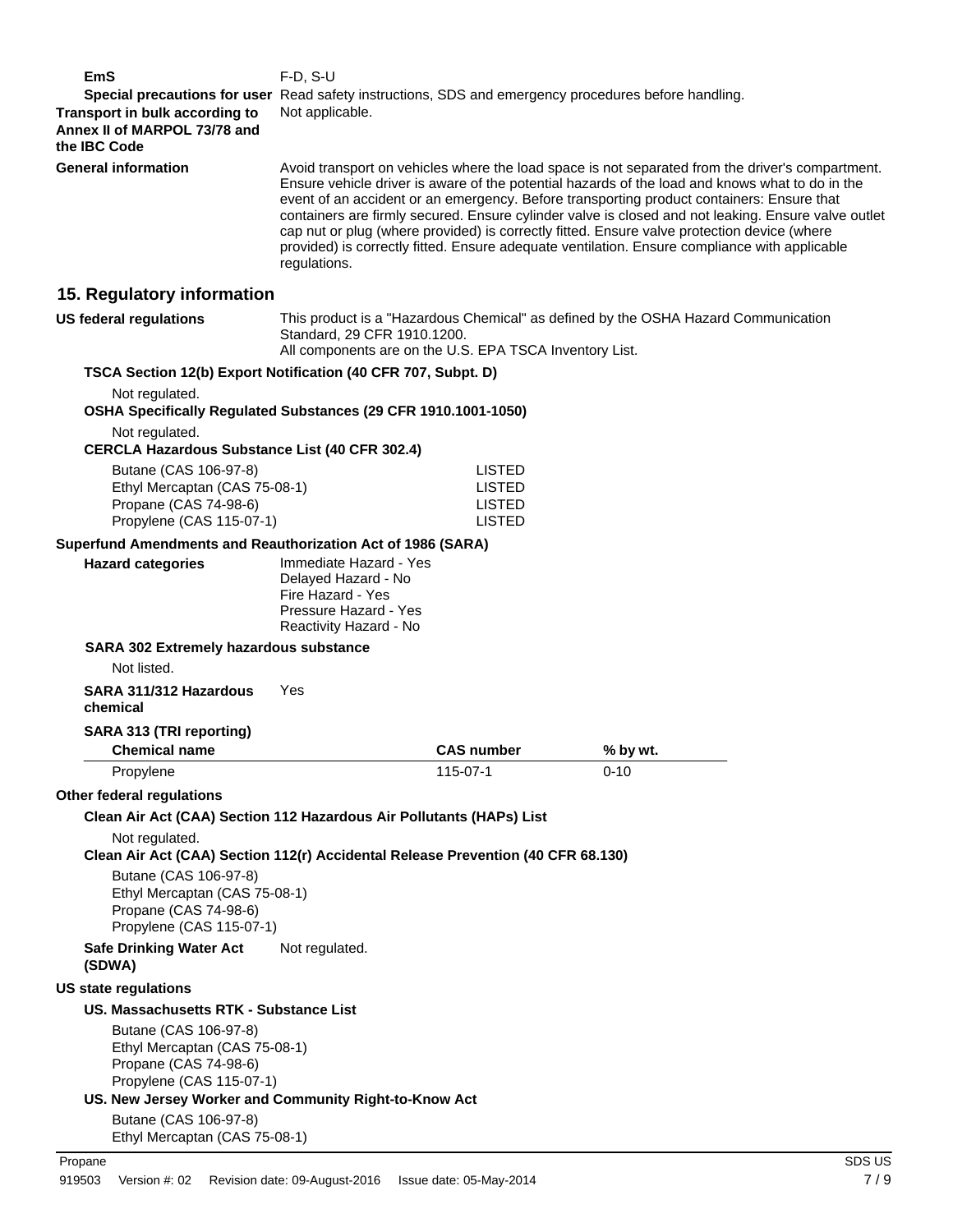Propane (CAS 74-98-6) Propylene (CAS 115-07-1)

#### **US. Pennsylvania Worker and Community Right-to-Know Law**

Butane (CAS 106-97-8) Ethyl Mercaptan (CAS 75-08-1) Propane (CAS 74-98-6) Propylene (CAS 115-07-1)

### **US. Rhode Island RTK**

Butane (CAS 106-97-8) Ethyl Mercaptan (CAS 75-08-1) Propane (CAS 74-98-6) Propylene (CAS 115-07-1)

#### **US. California Proposition 65**

California Safe Drinking Water and Toxic Enforcement Act of 1986 (Proposition 65): This material is not known to contain any chemicals currently listed as carcinogens or reproductive toxins.

#### **International Inventories**

| Country(s) or region        | Inventory name                                                              | On inventory (yes/no)* |
|-----------------------------|-----------------------------------------------------------------------------|------------------------|
| Australia                   | Australian Inventory of Chemical Substances (AICS)                          | Yes                    |
| Canada                      | Domestic Substances List (DSL)                                              | Yes                    |
| Canada                      | Non-Domestic Substances List (NDSL)                                         | No                     |
| China                       | Inventory of Existing Chemical Substances in China (IECSC)                  | Yes                    |
| Europe                      | European Inventory of Existing Commercial Chemical<br>Substances (EINECS)   | Yes                    |
| Europe                      | European List of Notified Chemical Substances (ELINCS)                      | No                     |
| Japan                       | Inventory of Existing and New Chemical Substances (ENCS)                    | Yes                    |
| Korea                       | Existing Chemicals List (ECL)                                               | Yes                    |
| New Zealand                 | New Zealand Inventory                                                       | Yes                    |
| <b>Philippines</b>          | <b>Philippine Inventory of Chemicals and Chemical Substances</b><br>(PICCS) | Yes                    |
| United States & Puerto Rico | Toxic Substances Control Act (TSCA) Inventory                               | Yes                    |

\*A "Yes" indicates this product complies with the inventory requirements administered by the governing country(s). A "No" indicates that one or more components of the product are not listed or exempt from listing on the inventory administered by the governing country(s).

### **16. Other information, including date of preparation or last revision**

| 05-May-2014                                                                                                                                                                                                                                                                                                     |  |  |
|-----------------------------------------------------------------------------------------------------------------------------------------------------------------------------------------------------------------------------------------------------------------------------------------------------------------|--|--|
| 09-August-2016                                                                                                                                                                                                                                                                                                  |  |  |
| 02                                                                                                                                                                                                                                                                                                              |  |  |
| The classification for health and environmental hazards is derived by a combination of calculation<br>methods and test data, if available.                                                                                                                                                                      |  |  |
| Health: 1<br>Flammability: 4<br>Physical hazard: 1                                                                                                                                                                                                                                                              |  |  |
|                                                                                                                                                                                                                                                                                                                 |  |  |
| STEL: Short term exposure limit.<br>TWA: Time weighted average.<br>PEL: Permissible Exposure Limit.<br>LC50: Lethal Concentration, 50%.                                                                                                                                                                         |  |  |
| EPA: AQUIRE database<br>NLM: Hazardous Substances Data Base<br>HSDB® - Hazardous Substances Data Bank<br>IARC Monographs. Overall Evaluation of Carcinogenicity<br>National Toxicology Program (NTP) Report on Carcinogens<br>ACGIH Documentation of the Threshold Limit Values and Biological Exposure Indices |  |  |
|                                                                                                                                                                                                                                                                                                                 |  |  |